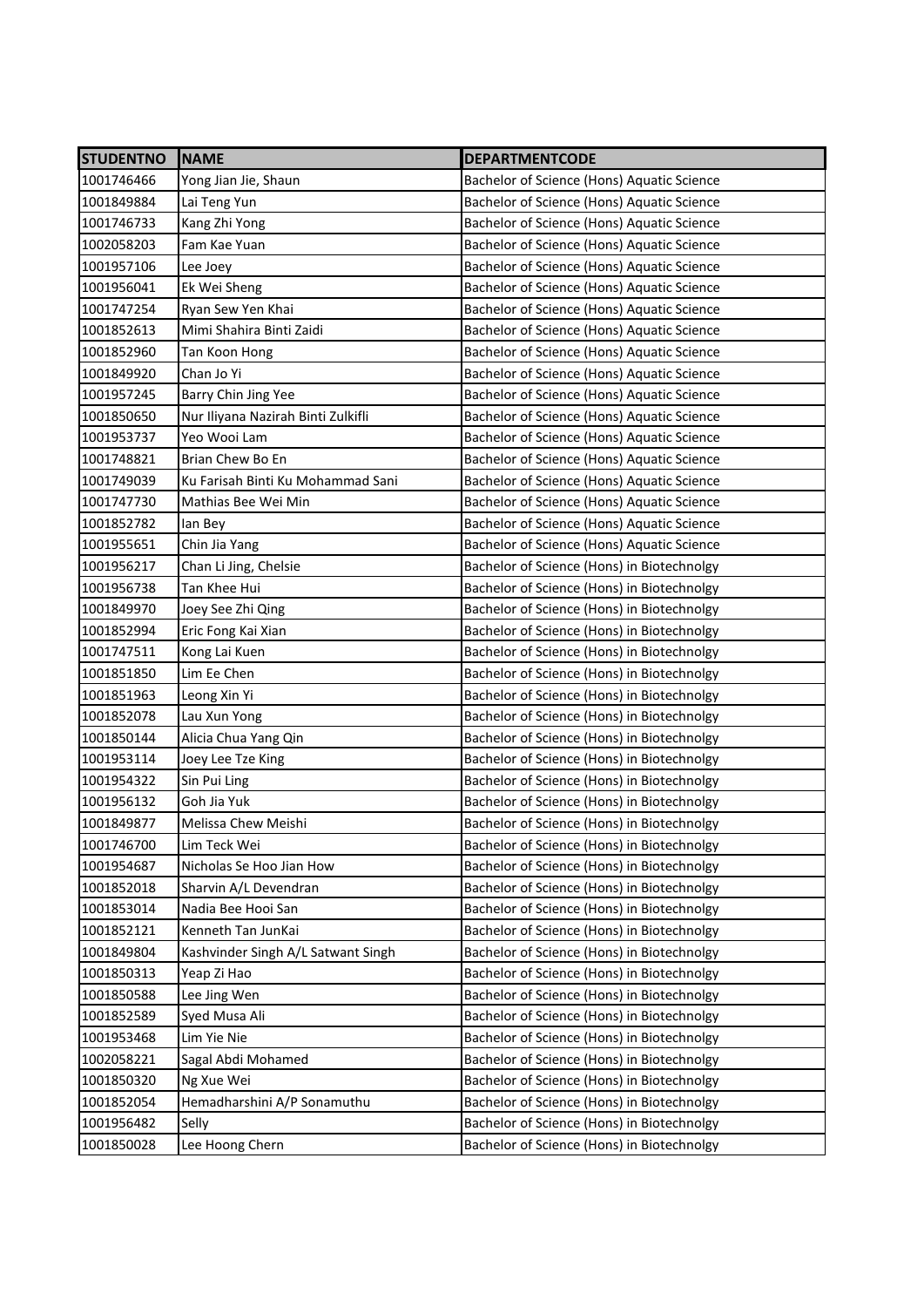| 1002057752 | Thin Hui Ning                  | Bachelor of Science (Hons) in Biotechnolgy             |
|------------|--------------------------------|--------------------------------------------------------|
| 1001852979 | Lee Kai Jie                    | Bachelor of Science (Hons) in Biotechnolgy             |
| 1001747103 | Sankeri A/P Palanivelo         | Bachelor of Science (Hons) in Biotechnolgy             |
| 1001850797 | Looh Sung Cheng                | Bachelor of Science (Hons) in Biotechnolgy             |
| 1001851952 | Eunice Cheah Yi Theng          | Bachelor of Science (Hons) in Biotechnolgy             |
| 1001850911 | Tang Weng Zeng                 | Bachelor of Science (Hons) in Biotechnolgy             |
| 1001849526 | Georgina Lee Ke Yin            | Bachelor of Science (Hons) in Biotechnolgy             |
| 1001954335 | Loo Shawn Heng                 | Bachelor of Science (Hons) in Biotechnolgy             |
| 1001953672 | Lee Zhi Yin                    | Bachelor of Science (Hons) in Biotechnolgy             |
| 1001956775 | Carlos Vico                    | Bachelor of Science (Hons) in Biotechnolgy             |
| 1001954161 | Wong Zhi Qi                    | Bachelor of Science (Hons) in Biotechnolgy             |
| 1001851453 | Marcus Chen Jun Hang           | Bachelor of Science (Hons) in Biotechnolgy             |
| 1001748905 | Abderrahmane Kouider           | Bachelor of Science (Hons) in Biotechnolgy             |
| 1001850231 | Kong Jing Ying Gene            | Bachelor of Science (Hons) in Biotechnolgy             |
| 1001852267 | Leong Moong Yan                | Bachelor of Science (Hons) in Biotechnolgy             |
| 1001955841 | Ding Sher Min                  | Bachelor of Science (Hons) in Biotechnolgy             |
| 1001957155 | Balqees Ahmed Wadood Al-Zand   | Bachelor of Science (Hons) in Biotechnolgy             |
| 1001851059 | Sherlyn Kan Pei Fern           | Bachelor of Science (Hons) in Biotechnolgy             |
| 1001747567 | Tee Jia Jian                   | Bachelor of Science (Hons) in Biotechnolgy             |
| 1001955418 | Nevvin Raaj A/L A Morgan       | Bachelor of Science (Hons) in Biotechnolgy             |
| 1001852900 | Lee Zhiqi                      | Bachelor of Science (Hons) in Biotechnolgy             |
| 1001852265 | Jackson Wiriya                 | Bachelor of Science (Hons) in Biotechnolgy             |
| 1001852238 | Ali Syafiq Bin Haji Ali Nudin  | Bachelor of Science (Hons) in Biotechnolgy             |
| 1001953708 | Song Ching Pei                 | Bachelor of Science (Hons) in Biotechnolgy             |
| 1001852339 | Hans Christian Halim           | Bachelor of Science (Hons) in Biotechnolgy             |
| 1001957124 | Hodan Mohamoud Ayoub           | Bachelor of Science (Hons) in Biotechnolgy             |
| 1001748413 | Aileen Wee Shu Yeen            | Bachelor of Science (Hons) in Biotechnolgy             |
| 1001954104 | Khoo Yu Sean                   | Bachelor of Science (Hons) in Biotechnolgy             |
| 1001953667 | Liew Zi Ying                   | Bachelor of Science (Hons) in Biotechnolgy             |
| 1001850908 | Lim Yee Sien                   | Bachelor of Science (Hons) in Biotechnolgy             |
| 1001953137 | Hishmietaa A/P Krishna Moorthy | Bachelor of Science (Hons) in Biotechnolgy             |
| 1001851756 | Chen Jzit Weii                 | Bachelor of Science (Hons) in Biotechnolgy             |
| 1001645830 | Lim Shu Wen                    | Bachelor of Science (Hons) in Biotechnolgy             |
| 1001851938 | Sara Toh Yen Yen               | Bachelor of Science (Hons) in Biotechnolgy             |
| 1002057758 | Muhammad Lazuardy Alghani      | Bachelor of Science (Hons) in Biotechnolgy             |
| 1001850053 | Ho Yi Yin                      | Bachelor of Science (Hons) in Biotechnolgy             |
| 1001956593 | Ervin Ranzil Francis Kumar     | Bachelor of Science (Hons) in Biotechnolgy             |
| 1001953662 | Sabrina Liew Xin Yi            | Bachelor of Science (Hons) in Biotechnolgy             |
| 1002058625 | Ng Yee Yang                    | Bachelor of Science (Hons) in Biotechnolgy             |
| 1001747626 | Wong King Ryu                  | Bachelor of Science (Hons) in Biotechnolgy             |
| 1001955083 | Grace Shaneya Ugahary          | Bachelor of Science (Hons) in Biotechnolgy             |
| 1001746542 | Ng Yeufu                       | Bachelor of Science (Hons) Food Science with Nutrition |
| 1001850424 | Lau Jes Sie                    | Bachelor of Science (Hons) Food Science with Nutrition |
| 1001746601 | Dickson Poon Tik Sang          | Bachelor of Science (Hons) Food Science with Nutrition |
| 1001746630 | Low Hui Wen                    | Bachelor of Science (Hons) Food Science with Nutrition |
| 1001849875 | Tow Jing Han                   | Bachelor of Science (Hons) Food Science with Nutrition |
| 1001746793 | Ong Seok Teng                  | Bachelor of Science (Hons) Food Science with Nutrition |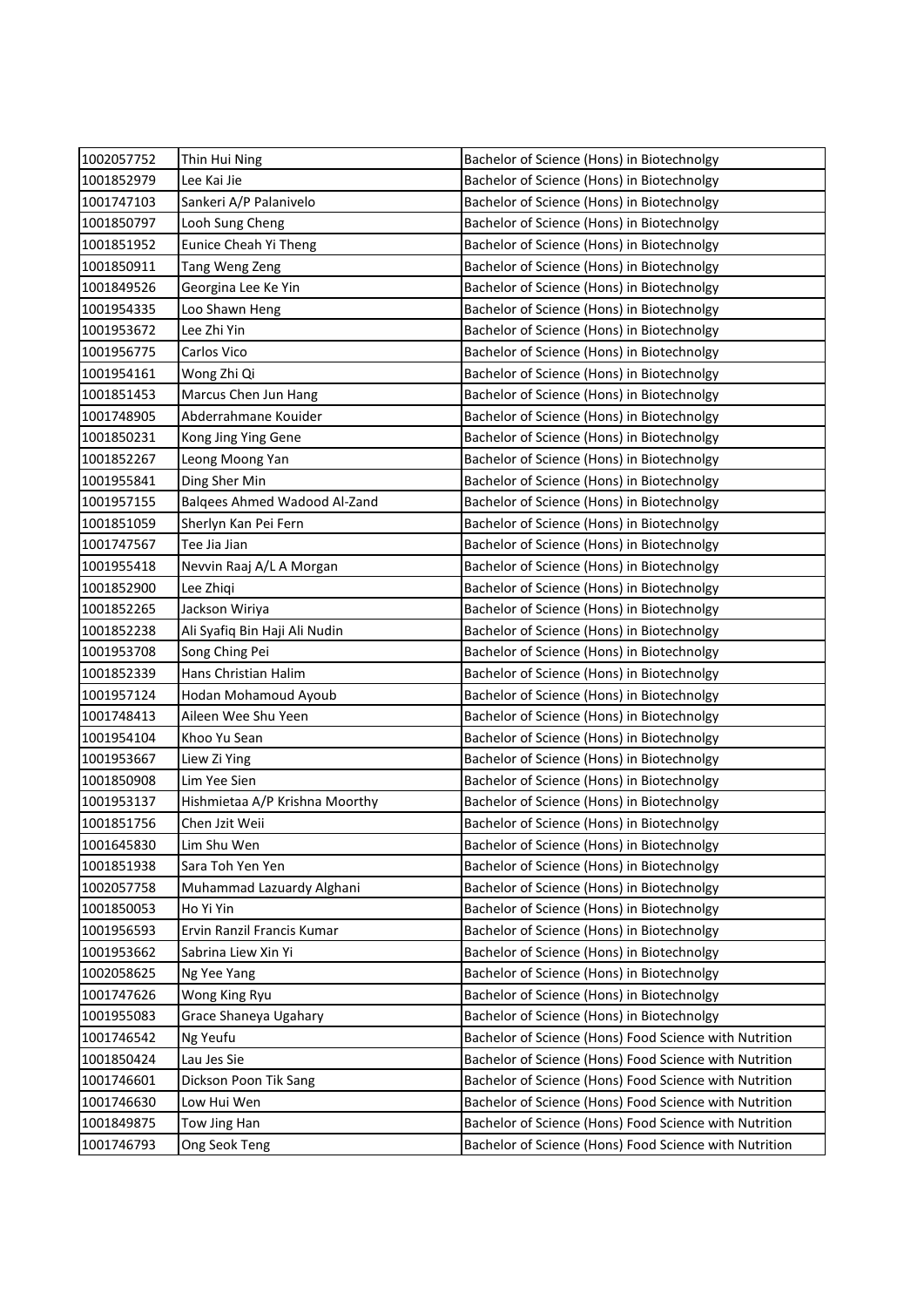| 1001746568 | Lai Jing Yi                     | Bachelor of Science (Hons) Food Science with Nutrition |
|------------|---------------------------------|--------------------------------------------------------|
| 1001850716 | Tan Hui Jie                     | Bachelor of Science (Hons) Food Science with Nutrition |
| 1001955832 | Nicholas Abe Sanjaya            | Bachelor of Science (Hons) Food Science with Nutrition |
| 1001955905 | Ng Qin Yi                       | Bachelor of Science (Hons) Food Science with Nutrition |
| 1001955760 | Then Lee Yin                    | Bachelor of Science (Hons) Food Science with Nutrition |
| 1001955174 | Antonetta Leony                 | Bachelor of Science (Hons) Food Science with Nutrition |
| 1001850306 | Poong Zui Xuan                  | Bachelor of Science (Hons) Food Science with Nutrition |
| 1001748945 | <b>Hilary How Hong Sheng</b>    | Bachelor of Science (Hons) Food Science with Nutrition |
| 1001541416 | Anowarul Bari                   | Bachelor of Science (Hons) Food Science with Nutrition |
| 1002058530 | Sunitha Kau                     | Bachelor of Science (Hons) Food Science with Nutrition |
| 1001953698 | Lee May Ting                    | Bachelor of Science (Hons) Food Science with Nutrition |
| 1002057538 | Lee Wan Xin                     | Bachelor of Science (Hons) Food Science with Nutrition |
| 1002057764 | Tan Wee Keah                    | Bachelor of Science (Hons) Food Science with Nutrition |
| 1002058190 | Liew Sok Teng                   | Bachelor of Science (Hons) Food Science with Nutrition |
| 1001954040 | Tee Huey Ying                   | Bachelor of Science (Hons) Food Science with Nutrition |
| 1001746512 | Mariam Waleed Fekry Saleh Faris | Bachelor of Science (Hons) Food Science with Nutrition |
| 1001850097 | Eng Yu Shuen                    | Bachelor of Science (Hons) Food Science with Nutrition |
| 1001953350 | Amelia Tang Shu Ting            | Bachelor of Science (Hons) Food Science with Nutrition |
| 1001746752 | Chong Shuan Ni                  | Bachelor of Science (Hons) Food Science with Nutrition |
| 1001747335 | Goh Xiao Hui                    | Bachelor of Science (Hons) Food Science with Nutrition |
| 1001955568 | Yong Zhi Yin                    | Bachelor of Science (Hons) Food Science with Nutrition |
| 1001850799 | Kong Yu Xuan                    | Bachelor of Science (Hons) Food Science with Nutrition |
| 1001953163 | Lee Lik Hoong                   | Bachelor of Science (Hons) Food Science with Nutrition |
| 1001748271 | Chan Shu Qin                    | Bachelor of Science (Hons) Food Science with Nutrition |
| 1001747980 | Liow Chun An                    | Bachelor of Science (Hons) Food Science with Nutrition |
| 1001746778 | Cheryl Chong Yi Ern             | Bachelor of Science (Hons) Food Science with Nutrition |
| 1001955730 | Loke Qiao Yan                   | Bachelor of Science (Hons) Food Science with Nutrition |
| 1001953636 | Ng Shu Kei                      | Bachelor of Science (Hons) Food Science with Nutrition |
| 1001955037 | Michelle Munashe Mavera         | Bachelor of Science (Hons) Food Science with Nutrition |
| 1001852718 | Ng Yuen Kai                     | Bachelor of Science (Hons) Food Science with Nutrition |
| 1001851719 | Mok Yen Bin                     | Bachelor of Science (Hons) Food Science with Nutrition |
| 1001643513 | Loke Seow Wai                   | Bachelor of Science (Hons) Food Science with Nutrition |
| 1001746585 | Jonathan Qway Kar Hoe           | Bachelor of Science (Hons) Food Science with Nutrition |
| 1001749050 | Lee Chao Jie                    | Bachelor of Science (Hons) Food Science with Nutrition |
| 1001746565 | Yap Kai Lin                     | Bachelor of Science (Hons) Food Science with Nutrition |
| 1001849816 | Lim Yoong Jun                   | Bachelor of Science (Hons) Food Science with Nutrition |
| 1001953799 | Wong Zi Yean                    | Bachelor of Science (Hons) Food Science with Nutrition |
| 1001955533 | Chan Cheng Hui                  | Bachelor of Science (Hons) Food Science with Nutrition |
| 1001955695 | Lai Zhe Yang                    | Bachelor of Science (Hons) Food Science with Nutrition |
| 1001953457 | Chan Fan Yu                     | Bachelor of Science (Hons) Food Science with Nutrition |
| 1001852656 | Roa M. A. Aliwaisi              | Bachelor of Science (Hons) Food Science with Nutrition |
| 1001954295 | Chua Xin Yu                     | Bachelor of Science (Hons) Food Science with Nutrition |
| 1001852167 | Cheong Zi Long                  | Bachelor of Science (Hons) Food Science with Nutrition |
| 1001956854 | Yudinata Adi Wijaya             | Bachelor of Science (Hons) Food Science with Nutrition |
| 1001746828 | Wan Pei Yee                     | Bachelor of Science (Hons) Food Science with Nutrition |
| 1001849996 | <b>Britney Lam</b>              | Bachelor of Science (Hons) Food Science with Nutrition |
| 1001955884 | Hariyanto Yonchen               | Bachelor of Science (Hons) Food Science with Nutrition |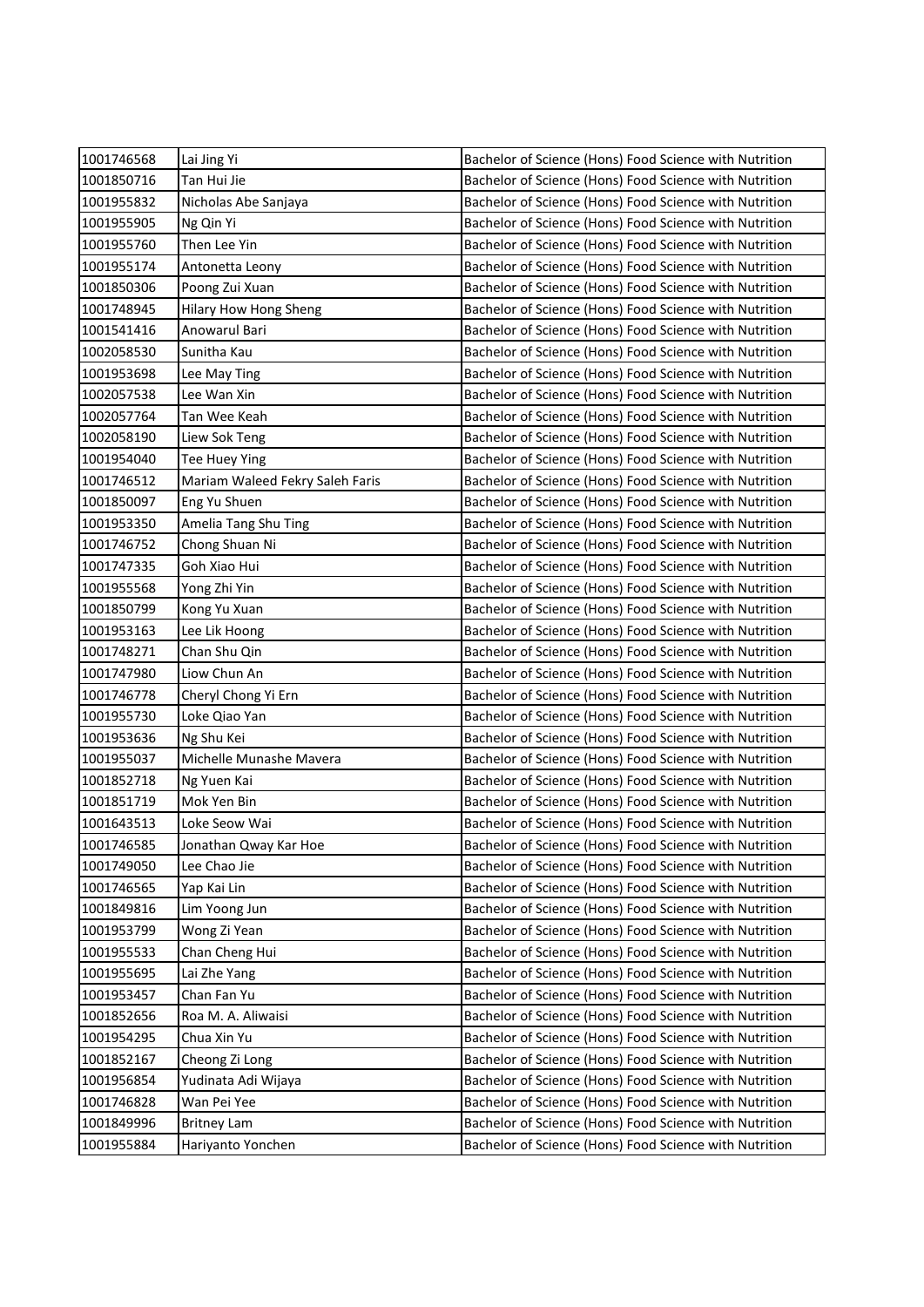| 1001746757 | Chong Siu Nin               | Bachelor of Science (Hons) Food Science with Nutrition |
|------------|-----------------------------|--------------------------------------------------------|
| 1001849883 | Low Jia Hui                 | Bachelor of Science (Hons) Food Science with Nutrition |
| 1001853012 | Lim Wei Dung                | Bachelor of Science (Hons) Food Science with Nutrition |
| 1001954187 | Emily Lim Min Yan           | Bachelor of Science (Hons) Food Science with Nutrition |
| 1001851529 | Ryan Robert Kowira          | Bachelor of Science (Hons) Food Science with Nutrition |
| 1001955086 | Nico Hans Limanto           | Bachelor of Science (Hons) Food Science with Nutrition |
| 1001955715 | Goh Lin Lin                 | Bachelor of Science (Hons) Food Science with Nutrition |
| 1001746673 | Cheng Li Xuan               | Bachelor of Science (Hons) Food Science with Nutrition |
| 1001849627 | Foo Kai Ting                | Bachelor of Science (Hons) Food Science with Nutrition |
| 1001849789 | Lee Kah Hui                 | Bachelor of Science (Hons) Food Science with Nutrition |
| 1001956608 | Jiang Xinmei                | Bachelor of Science (Hons) Food Science with Nutrition |
| 1002058112 | Ng Ziqing                   | Bachelor of Science (Hons) Food Science with Nutrition |
| 1001954520 | Tan Wei Yee                 | Bachelor of Science (Hons) Food Science with Nutrition |
| 1001953204 | Low Chiu Chin               | Bachelor of Science (Hons) Food Science with Nutrition |
| 1001747528 | Tan Sze Ning                | Bachelor of Science (Hons) Food Science with Nutrition |
| 1002058569 | Batma Lila A/P S.Shunmugam  | Bachelor of Science (Hons) Food Science with Nutrition |
| 1001953784 | Ong Li Ni                   | Bachelor of Science (Hons) Food Science with Nutrition |
| 1001953072 | Vicky Lim Chiau Jinq        | Bachelor of Science (Hons) Food Science with Nutrition |
| 1001954266 | Neoh Kai Lun                | Bachelor of Science (Hons) Food Science with Nutrition |
| 1001954325 | Lee Hui Qi                  | Bachelor of Science (Hons) Food Science with Nutrition |
| 1001953919 | Law Kar Wei                 | Bachelor of Science (Hons) Food Science with Nutrition |
| 1001954038 | Wong Li Xian                | Bachelor of Science (Hons) Food Science with Nutrition |
| 1001747273 | Low Kai Shin                | Bachelor of Science (Hons) Food Science with Nutrition |
| 1001850106 | Eunice Pneh Weng Nee        | Bachelor of Science (Hons) Food Science with Nutrition |
| 1001748737 | Divanirsh A/L Devindran     | Bachelor of Science (Hons) Food Science with Nutrition |
| 1001852039 | Chew Shen Le                | Bachelor of Science (Hons) Food Science with Nutrition |
| 1001749037 | Fang Peng Hui               | Bachelor of Science (Hons) Food Science with Nutrition |
| 1001954919 | Ho Khai Xin                 | Bachelor of Science (Hons) Food Science with Nutrition |
| 1001851435 | Lee Wen Qian                | Bachelor of Science (Hons) Food Science with Nutrition |
| 1001956146 | Cheong Xin Yi               | Bachelor of Science (Hons) Food Science with Nutrition |
| 1001955906 | Lee Pei Li                  | Bachelor of Science (Hons) Food Science with Nutrition |
| 1001955490 | Himavee Jayaweera           | Bachelor of Science (Hons) Food Science with Nutrition |
| 1001746599 | Allycia Siow Yee Quan       | Bachelor of Science (Hons) Food Science with Nutrition |
| 1001953433 | Ti Yue Zhe                  | Bachelor of Science (Hons) Food Science with Nutrition |
| 1001954168 | Michelle Clarissa Wijaya    | Bachelor of Science (Hons) Food Science with Nutrition |
| 1002058529 | James Yapp Wai Onn          | Bachelor of Science (Hons) Food Science with Nutrition |
| 1001956087 | Foo Ker Tien                | Bachelor of Science (Hons) Food Science with Nutrition |
| 1001849932 | Ezzatunnabihah Binti Hussin | Bachelor of Science (Hons) Food Science with Nutrition |
| 1001954807 | Soo Wei Xin                 | Bachelor of Science (Hons) Food Science with Nutrition |
| 1001749199 | Chong Xiao Jia              | Bachelor of Science (Hons) Food Science with Nutrition |
| 1001645908 | Guok Chi Xin                | Bachelor of Science (Hons) Food Science with Nutrition |
| 1001954248 | Nathania Teshia             | Bachelor of Science (Hons) Food Science with Nutrition |
| 1001850679 | Wai Seat Ni                 | Bachelor of Science (Hons) Food Science with Nutrition |
| 1001850152 | Lee Xian Wei                | Bachelor of Science (Hons) Food Science with Nutrition |
| 1001643433 | Hazel Yeo Chin Hua          | Bachelor of Science (Hons) Food Science with Nutrition |
| 1001953419 | Vanny Vanesia               | Bachelor of Science (Hons) Food Science with Nutrition |
| 1001749203 | Chew Jing Han               | Bachelor of Science (Hons) Food Science with Nutrition |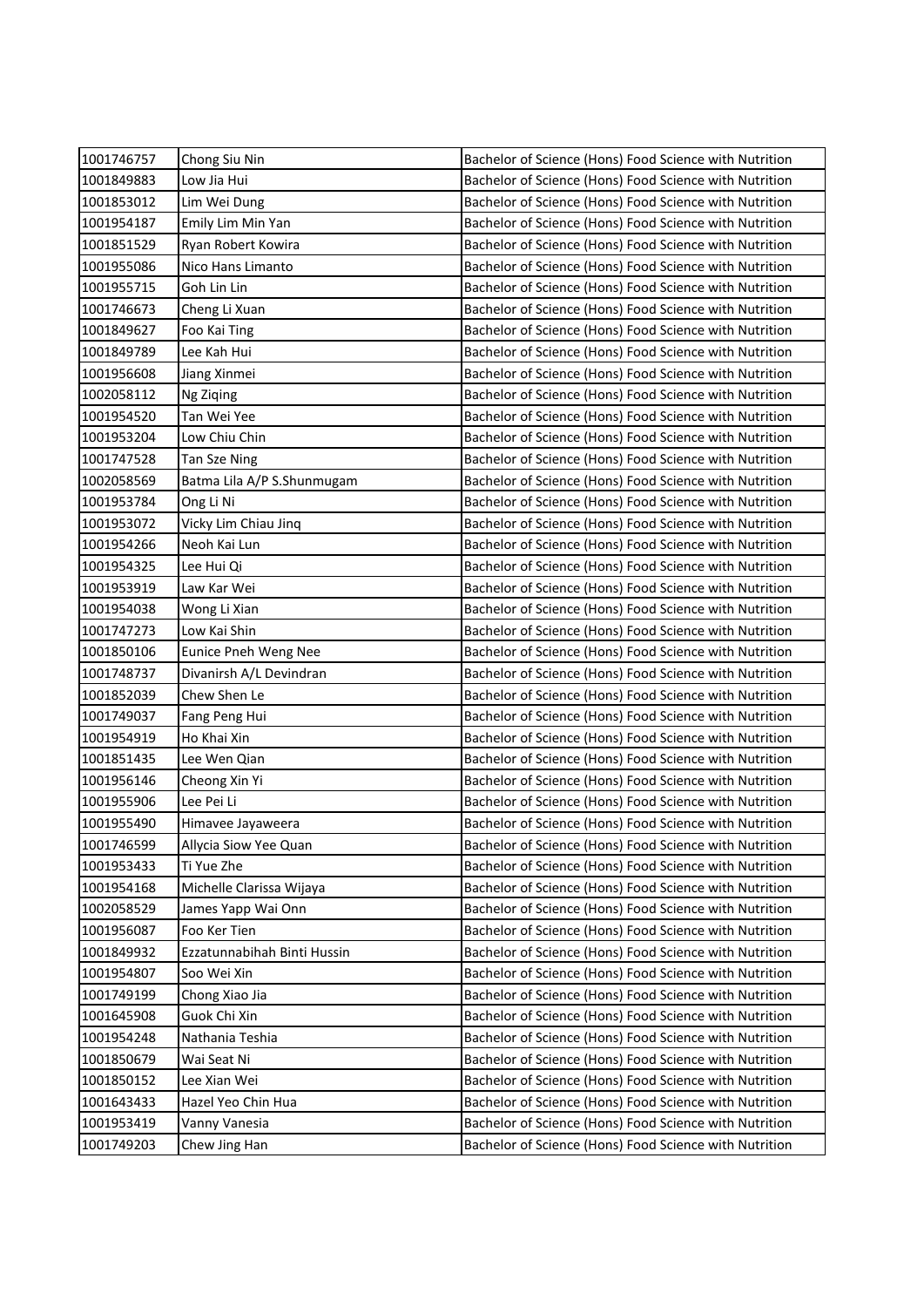| 1001747473 | Ng Jia Ling                           | Bachelor of Science (Hons) Food Science with Nutrition |
|------------|---------------------------------------|--------------------------------------------------------|
| 1001850630 | Chang Yi Wen                          | Bachelor of Science (Hons) Food Science with Nutrition |
| 1001747328 | Tan Cheryl                            | Bachelor of Science (Hons) Food Science with Nutrition |
| 1001746923 | Low Shuang Yao                        | Bachelor of Science (Hons) Food Science with Nutrition |
| 1001852879 | Wong Si Ying                          | Bachelor of Science (Hons) Food Science with Nutrition |
| 1001954076 | Tang Zhi Ling                         | Bachelor of Science (Hons) Food Science with Nutrition |
| 1001953704 | Natalie Hor Ching Rhu                 | Bachelor of Science (Hons) Food Science with Nutrition |
| 1001852959 | Aaron Lim Eu Chin                     | Bachelor of Science (Hons) Food Science with Nutrition |
| 1001746761 | Ling Yee Ling                         | Bachelor of Science (Hons) Food Science with Nutrition |
| 1001747455 | Kon Zhen Jie                          | Bachelor of Science (Hons) Food Science with Nutrition |
| 1001954901 | Caroline Chiuman                      | Bachelor of Science (Hons) Food Science with Nutrition |
| 1001645832 | Chan Mun Yan                          | Bachelor of Science (Hons) Food Science with Nutrition |
| 1001953651 | Chong Mui Yie                         | Bachelor of Science (Hons) Food Science with Nutrition |
| 1001748671 | Felicia                               | Bachelor of Science (Hons) Food Science with Nutrition |
| 1001954052 | Cheng Hui Lin                         | Bachelor of Science (Hons) Food Science with Nutrition |
| 1001953671 | Tho Gabrielle Ngo                     | Bachelor of Science (Hons) Food Science with Nutrition |
| 1001749113 | Loke Kitt Yin                         | Bachelor of Science (Hons) Food Science with Nutrition |
| 1001851964 | Foo Sok Yen                           | Bachelor of Science (Hons) Food Science with Nutrition |
| 1001849894 | Ong Jing Yang                         | Bachelor of Science (Hons) Food Science with Nutrition |
| 1001746921 | Lew Li Ann                            | Bachelor of Science (Hons) Food Science with Nutrition |
| 1001851600 | Lim Kai Qing                          | Bachelor of Science (Hons) Food Science with Nutrition |
| 1301748477 | Kalvin Chuo Meng Jun                  | Bachelor of Science (Hons) Food Science with Nutrition |
| 1001849721 | Madelyne Gunawan                      | Bachelor of Science (Hons) Food Science with Nutrition |
| 1001746786 | Leong Yuet Leng                       | Bachelor of Science (Hons) Food Science with Nutrition |
| 1001851187 | Maggie Johana Tanto                   | Bachelor of Science (Hons) Food Science with Nutrition |
| 1001956285 | Lee Siew Wei                          | Bachelor of Science (Hons) Food Science with Nutrition |
| 1001644934 | Leaw Zhee Enn                         | Bachelor of Science (Hons) Food Science with Nutrition |
| 1001953656 | Tan Ee Lyn                            | Bachelor of Science (Hons) Food Science with Nutrition |
| 1001955439 | Bernadette Avianny Jubilin            | Bachelor of Science (Hons) Food Science with Nutrition |
| 1001850109 | Venecia Woeng                         | Bachelor of Science (Hons) Food Science with Nutrition |
| 1001849842 | Lee Wan Qi                            | Bachelor of Science (Hons) Food Science with Nutrition |
| 1001746566 | Looi Jiale                            | Bachelor of Science (Hons) Food Science with Nutrition |
| 1001851270 | Tanish A/L Eswaramurthi               | Bachelor of Science (Hons) Food Science with Nutrition |
| 1001746767 | Ng Xin Yi                             | Bachelor of Science (Hons) Food Science with Nutrition |
| 1001849362 | Lim Lee Ying                          | Bachelor of Science (Hons) Food Science with Nutrition |
| 1001957299 | Jessica Kwong                         | Bachelor of Science (Hons) Food Science with Nutrition |
| 1001956359 | Tee Yi Xin                            | Bachelor of Science (Hons) Food Science with Nutrition |
| 1001748223 | Hong Yi Le                            | Bachelor of Science (Hons) Food Science with Nutrition |
| 1001953843 | Lee Si Hui                            | Bachelor of Science (Hons) Food Science with Nutrition |
| 1001956223 | Muhammad Mikhail Arief Bin Noor Azlan | Bachelor of Science (Hons) Food Science with Nutrition |
| 1001953501 | Tan Yen Tung                          | Bachelor of Science (Hons) Food Science with Nutrition |
| 1001643933 | Karmen Low Kah Wen                    | Bachelor of Science (Hons) Nutrition with Wellness     |
| 1001850165 | Christina Chong                       | Bachelor of Science (Hons) Nutrition with Wellness     |
| 1001956296 | Cheng Xin Ying                        | Bachelor of Science (Hons) Nutrition with Wellness     |
| 1001852914 | Wong Yi Ying                          | Bachelor of Science (Hons) Nutrition with Wellness     |
| 1001850122 | Putri Junita Santalia                 | Bachelor of Science (Hons) Nutrition with Wellness     |
| 1001850234 | Chew Wai Mei                          | Bachelor of Science (Hons) Nutrition with Wellness     |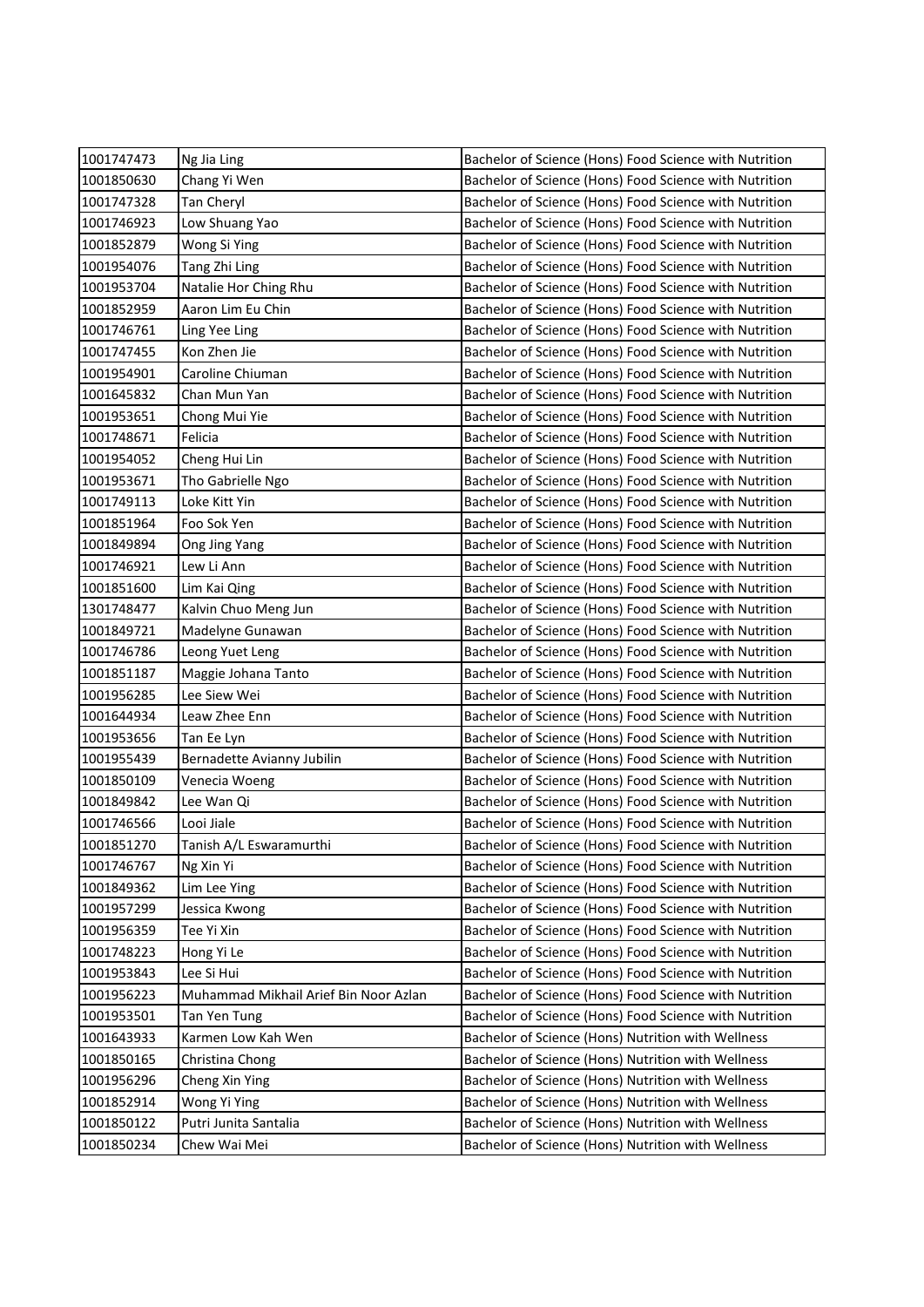| 1001746708 | Joyann Chee Jia Yan            | Bachelor of Science (Hons) Nutrition with Wellness |
|------------|--------------------------------|----------------------------------------------------|
| 1001851019 | Heng Ren Shuang                | Bachelor of Science (Hons) Nutrition with Wellness |
| 1001748629 | Low Kheng Siang                | Bachelor of Science (Hons) Nutrition with Wellness |
| 1002058495 | Foo Jia Qi                     | Bachelor of Science (Hons) Nutrition with Wellness |
| 1001850180 | PT Nadira Prayacitta Sumaniaka | Bachelor of Science (Hons) Nutrition with Wellness |
| 1001953602 | Ng Juby                        | Bachelor of Science (Hons) Nutrition with Wellness |
| 1001954222 | Liau Car Wen                   | Bachelor of Science (Hons) Nutrition with Wellness |
| 1001953664 | Yip Puey Kuan                  | Bachelor of Science (Hons) Nutrition with Wellness |
| 1001748338 | Ng Jia Jing                    | Bachelor of Science (Hons) Nutrition with Wellness |
| 1001849964 | Lee Xue Li                     | Bachelor of Science (Hons) Nutrition with Wellness |
| 1001850261 | Yeo Ying Xin                   | Bachelor of Science (Hons) Nutrition with Wellness |
| 1001849393 | Teresa Tang Lok Ting           | Bachelor of Science (Hons) Nutrition with Wellness |
| 1001851651 | Yosevine                       | Bachelor of Science (Hons) Nutrition with Wellness |
| 1001747406 | Ch'ng Su Ping                  | Bachelor of Science (Hons) Nutrition with Wellness |
| 1001955986 | Widjaja Aurelya Nicole         | Bachelor of Science (Hons) Nutrition with Wellness |
| 1001746343 | Augundhooa Digsha              | Bachelor of Science (Hons) Nutrition with Wellness |
| 1001953078 | Wong Chan Keong                | Bachelor of Science (Hons) Nutrition with Wellness |
| 1001852093 | Vera Lynn Lam Yen              | Bachelor of Science (Hons) Nutrition with Wellness |
| 1001747532 | Siow Hui Kee                   | Bachelor of Science (Hons) Nutrition with Wellness |
| 1001646081 | Tan Peng Hxin, Brian           | Bachelor of Science (Hons) Nutrition with Wellness |
| 1301643809 | Lim Lih Shiow                  | Bachelor of Science (Hons) Nutrition with Wellness |
| 1001954032 | Stevinni Wundarma              | Bachelor of Science (Hons) Nutrition with Wellness |
| 1001953615 | Elvina Poedjiono               | Bachelor of Science (Hons) Nutrition with Wellness |
| 1001850380 | Justine Siau                   | Bachelor of Science (Hons) Nutrition with Wellness |
| 1001748650 | Fiona Chuen Xin Juan           | Bachelor of Science (Hons) Nutrition with Wellness |
| 1001851599 | Wong Hwee Shan                 | Bachelor of Science (Hons) Nutrition with Wellness |
| 1001954163 | Goh Shu Mei                    | Bachelor of Science (Hons) Nutrition with Wellness |
| 1001849523 | Fung Chai Ting                 | Bachelor of Science (Hons) Nutrition with Wellness |
| 1001849651 | Eman Hisham Mohamed Elzayyadi  | Bachelor of Science (Hons) Nutrition with Wellness |
| 1001954259 | <b>Denice Teng</b>             | Bachelor of Science (Hons) Nutrition with Wellness |
| 1001954370 | Kee Zi Wei                     | Bachelor of Science (Hons) Nutrition with Wellness |
| 1001954578 | Ee Siew Wei                    | Bachelor of Science (Hons) Nutrition with Wellness |
| 1001956255 | Koh Su Yuan                    | Bachelor of Science (Hons) Nutrition with Wellness |
| 1001852886 | Mak Wen Shean                  | Bachelor of Science (Hons) Nutrition with Wellness |
| 1001956503 | Alicia Raveena A/P Ananthen    | Bachelor of Science (Hons) Nutrition with Wellness |
| 1001747775 | Kok Ee Yin                     | Bachelor of Science (Hons) Nutrition with Wellness |
| 1001850493 | Jessy Goh Ming Ming            | Bachelor of Science (Hons) Nutrition with Wellness |
| 1001954517 | Kuan Jin Yen                   | Bachelor of Science (Hons) Nutrition with Wellness |
| 1001953077 | Koh Xin Min                    | Bachelor of Science (Hons) Nutrition with Wellness |
| 1001851552 | Gillian Allie                  | Bachelor of Science (Hons) Nutrition with Wellness |
| 1001957234 | Tan Yang                       | Bachelor of Science (Hons) Nutrition with Wellness |
| 1001746986 | Alolikia Ong Pujue             | Bachelor of Science (Hons) Nutrition with Wellness |
| 1001748410 | Ng Meng Wui                    | Bachelor of Science (Hons) Nutrition with Wellness |
| 1001953546 | Ooi Yi Leen                    | Bachelor of Science (Hons) Nutrition with Wellness |
| 1001748149 | Zainab Mustafa Fakhruddin Ali  | Bachelor of Science (Hons) Nutrition with Wellness |
| 1001852977 | Chong Peik Chee                | Bachelor of Science (Hons) Nutrition with Wellness |
| 1001850043 | Lim Yi Han                     | Bachelor of Science (Hons) Nutrition with Wellness |